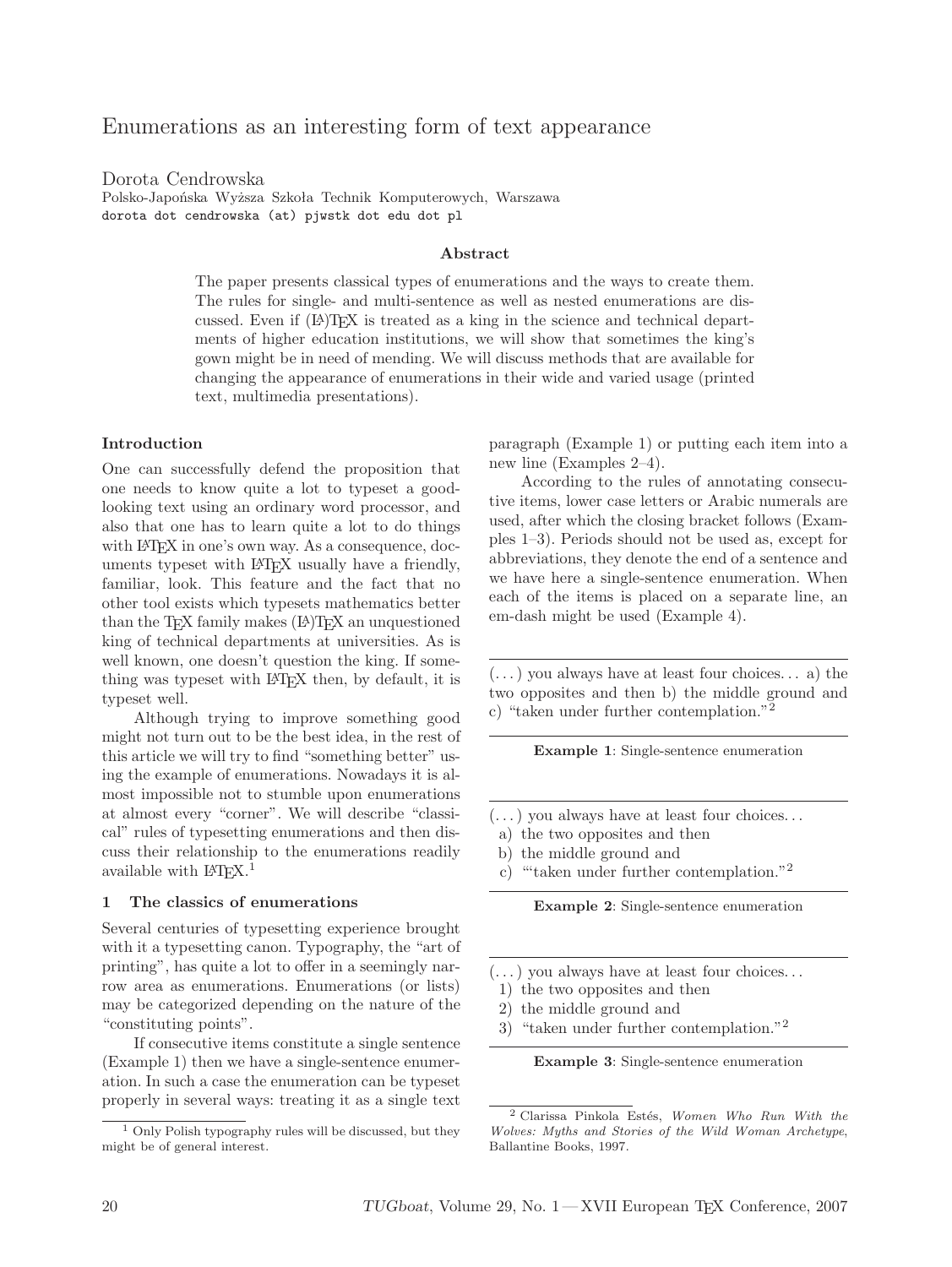- $(\dots)$  you always have at least four choices...
- the two opposites and then
- the middle ground and
- "taken under further contemplation."<sup>2</sup>

**Example 4**: Single-sentence enumeration

It is enough to concentrate a little to see that the seemingly simplest things and events from everyday experience can awaken a feeling of an impenetrable mystery:

- 1) time, freedom, existence, space;
- 2) cause, awareness, matter;
- 3) number, love, "I", death.<sup>3</sup>

**Example 5**: Commas and single-sentence enumerations

In single sentence enumerations the period is used only once, at the end of the last item of the enumeration. The preceding items are terminated with commas or — if the items contain many commas already— with semicolons. This rule is illustrated by Example 5.

If the contents of an enumeration cannot be expressed in the form of one sentence, then we have to deal with a multi-sentence enumeration. Each item takes the form of an arbitrary number of full, individual, sentences. To annotate the consecutive items of such an enumeration, numbers or uppercase letters followed by a period should be used. The period informs that "what will immediately follow is the beginning of a sentence." Important to note is that for both single- and multi-sentence enumerations the sentences (not their annotations) begin at the same distance from the page edge. A multi-sentence enumeration, typeset in the classical way, is given in Example 6.

Consider this:

A. Rafer Johnson, the decathlon champion, was born with a club foot.

B. Winston Churchill was unable to gain attendance to the prestigious Oxford or Cambridge universities because he "was weak in the classics."

C. In 1905, the University of Bern turned down a doctoral dissertation as being irrelevant and fanciful. The young physics student who wrote the dissertation was Albert Einstein, who was disappointed but not defeated.<sup>4</sup>

**Example 6**: Multi-sentence enumeration

Enumerations might be *nested*, which means that an enumeration becomes an item of a different, higher ordered item. One can thus talk about a hierarchy of enumerations which should be clearly distinguished in the typeset text so that no ambiguity arises as to which "matrioshka" is put into which. The following rule applies when annotating items of a multilevel enumeration: When moving from the main (outermost) enumeration to the most nested enumeration, i.e., from the biggest to the smallest "matrioshka", the consecutive items are labeled with

- uppercase roman numerals,
- uppercase letters,
- Arabic numerals,
- lower case letters.

Some of the labeling types might be omitted but their order should be kept. The period or closing bracket is used depending on whether the enumeration is single- or multi-sentence.

L<sup>A</sup>TEX allows up to four levels of enumerations of the type *itemize* or *enumerate*. The typesetting rules say that— if possible — nested enumerations should be limited to two levels. Example 7 illustrates multilevel enumerations.

- A. Outermost enumeration  $-1<sup>st</sup>$  item:
	- 1) first item of a subordinate single-sentence enumeration,
	- 2) second item,
	- 3) third item,
- B. Outermost enumeration  $-2<sup>nd</sup>$  item:
	- 1. An item of a nested enumeration, which is a multi-sentence enumeration and may consist of an arbitrary number of of sentences:
		- a) first element,
		- b) second element,
		- c) third element.
	- 2. Second item.
	- 3. Third item.
- C. Outermost enumeration  $-3^{\text{rd}}$  item.
- D. Outermost enumeration  $-4<sup>th</sup>$  item.

**Example 7**: Multi-level enumerations

### **2 Tradition and L<sup>A</sup>TEX**

In the previous section we sketched the traditional Polish conventions for typesetting enumerations. Perhaps the Anglo-Saxon tradition is completely different (what are the rules?), hence the default numbering and bulleting rules in the L<sup>A</sup>TEX environments

<sup>3</sup> Leszek Kołakowski, *Mini wykłady o maxi sprawach*, seria druga, Znak, Krakòw 1999.

<sup>4</sup> Jack Canfield, Mark Victor Hansen, *A 3rd Serving of Chicken Soup for the Soul*, Health Communications, 1996.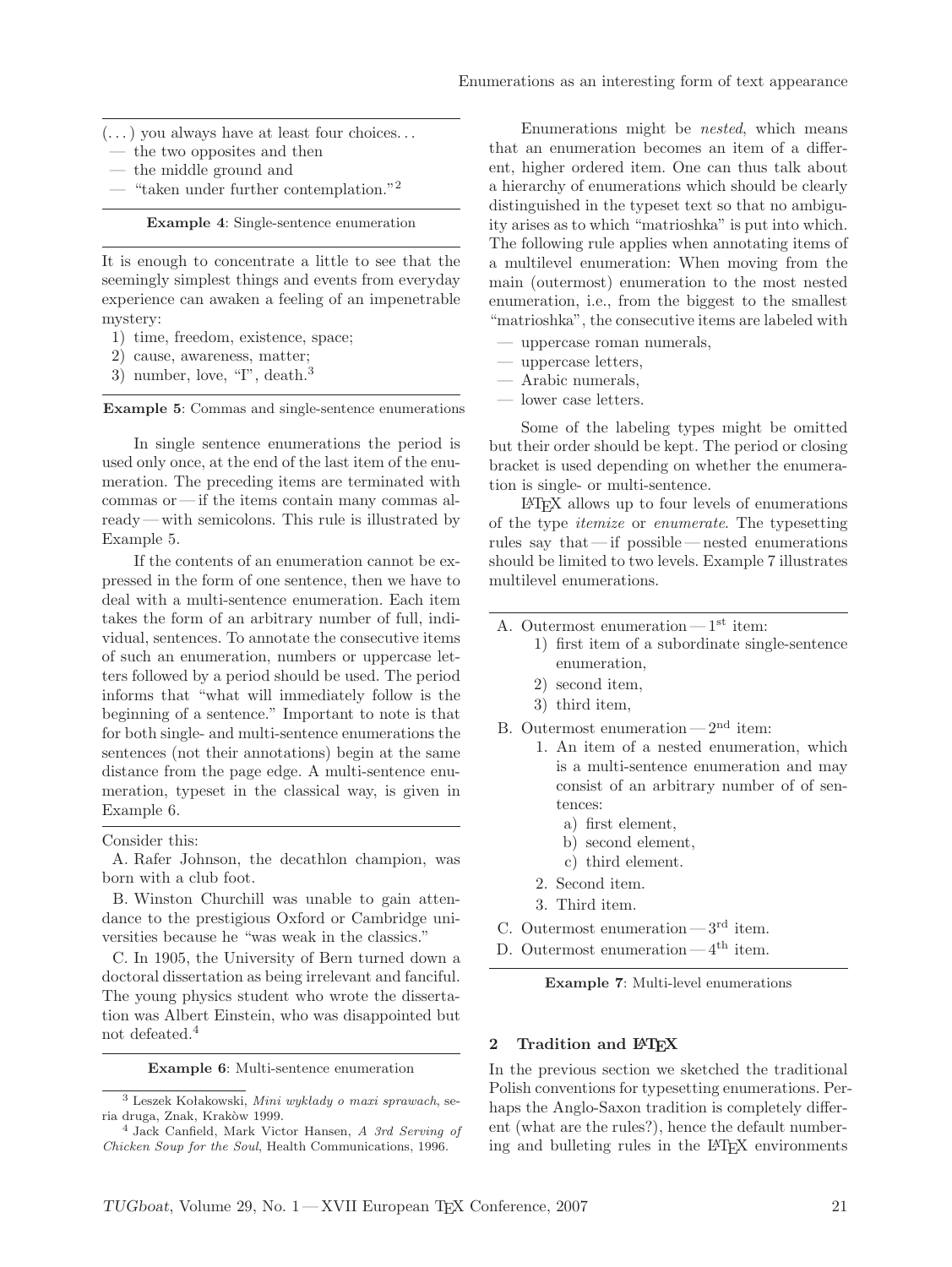*•* Level 1, item 1 **–** Level 2, item 1 ∗ Level 3, item 1 · Level 4, item 1

**Example 8:** An enumeration based on the L<sup>AT</sup>EX *itemize* environment.

- 1. Level 1, item 1
	- (a) Level 2, item 1 i. Level 3, item 1 A. Level 4, item 1

**Example 9**: An enumeration based on the LATEX *enumerate* environment.

```
— item 1,
```
 $-$  item 2.  $-$  item 3.

\end{itemize}

```
\renewcommand{\labelitemi}{---}
\begin{itemize}
   \item item 1,
   \item item 2,
   \item item 3.
```
**Example 10**: "The classics" in the L<sup>A</sup>TEX environment *itemize*

*enumerate* and *itemize* — Examples 8 and 9. Anyway, if we treat the rules described above as a classic ensemble, then in principle we will feel properly dressed wearing it for any occasion. It suffices to redefine some internal L<sup>A</sup>TEX commands to get the desired look of the labels (Examples 10 and 11).

## **3** Classics,  $\text{MTF}X$  and tiny details

A paragraph is a self-contained unit of text constituting a logical entity, "indivisible" from the point of view of the information conveyed; hence it is obvious that the following information should make exactly one paragraph:

*Remember that whichever day of the week it is you always have the following choice for supper: a) to eat or b) not to eat. For breakfast you have no choice: you must eat it!*

The same text formatted as a single-sentence enumeration (Example 12) confuses the reader by making the impression that the consecutive lines do not have much in common. This is caused by too much space between the consecutive items. Moreover, because the vertical space between the preceding paragraph and the enumeration is exactly the same as I. Level 1, item 1 A. Level 2, item 1 1. Level 3, item 1 a. Level 4, item 1

```
\renewcommand{\labelenumi}{\Roman{enumi}.}
\renewcommand{\labelenumii}{\Alph{enumii}.}
\renewcommand{\labelenumiii}%
             {\arabic{enumiii}.}
\renewcommand{\labelenumiv}{\alph{enumi}.}
\begin{enumerate}
\item Level 1, item 1
  \begin{enumerate}
    \item Level 2, item 1
    \begin{enumerate}
    \item Level 3, item 1
       \begin{enumerate}
          \item Level 4, item 1
       \end{enumerate}
    \end{enumerate}
  \end{enumerate}
\end{enumerate}
```
**Example 11:** "The classics" in the LAT<sub>E</sub>X environment *enumerate*

Remember that whichever day of the week it is you always have the following choice for supper:

- to eat or
- not to eat.

For breakfast you have no choice: you must eat it!

**Example 12**: A (confusing) single-sentence enumeration presented with standard spacing

between the enumeration and the following paragraph, one may be under the impression that the items of the enumeration have no logical relation to any of these paragraphs — each item of the enumeration seems to live its own life — but this is not so. We could live undisturbed by such a tiny detail, but quietly— would prefer the result to be presented as in Example 13. (The exact spacing adjustment will vary with the class used.)

The *enumerate* and *itemize* environments have no means to take into account if the typeset enumeration is single- or multi-sentence because they simply "don't know" anything of this nature. Therefore, one should take care to produce a less confusing spacing of the items. The scheme presented in Example 15 concerns itself with lengths defined in L<sup>A</sup>TEX, at least some of which we can modify in the *enumerate* and *itemize* environments, just before the first item.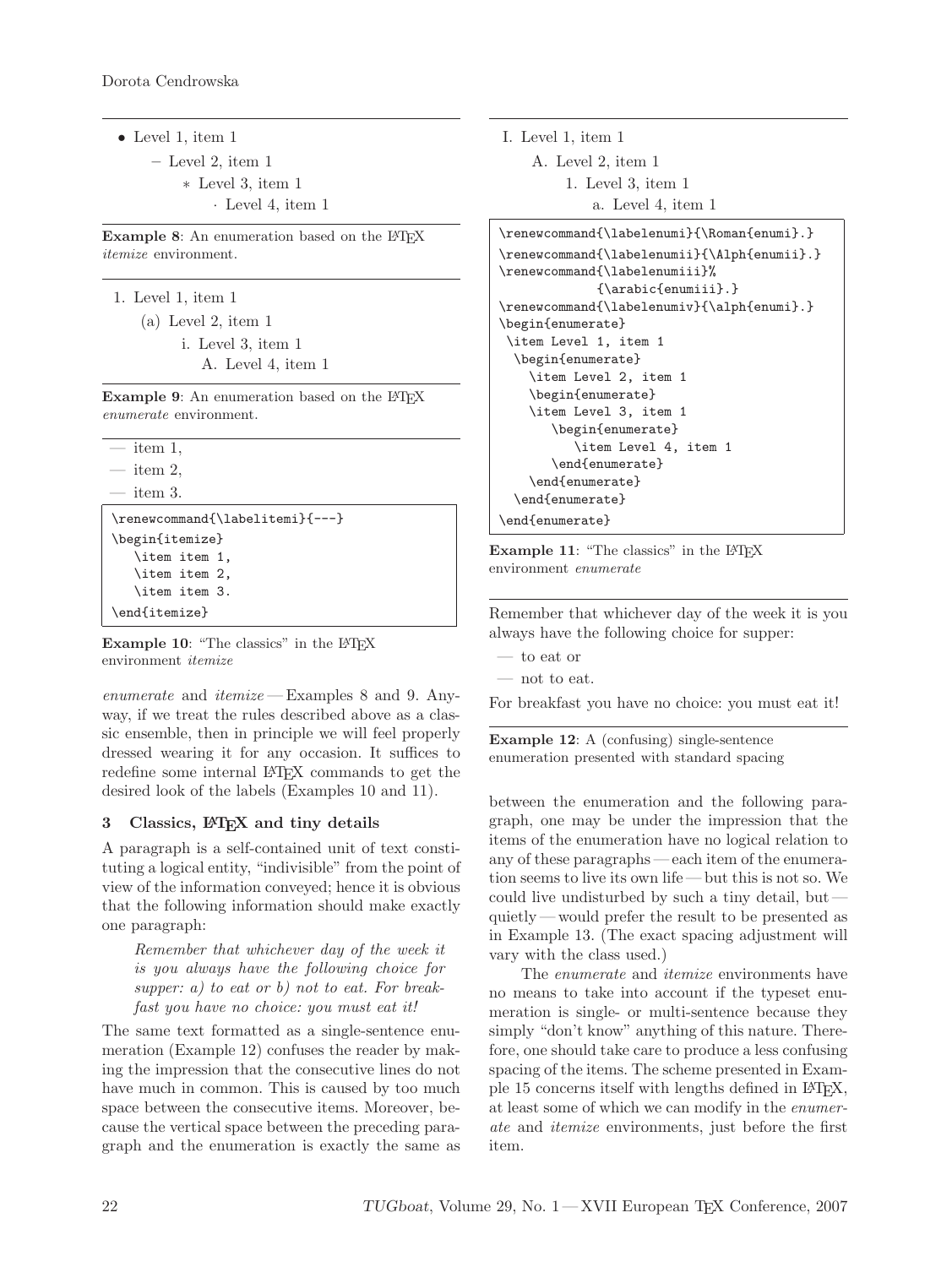Remember that whichever day of the week it is you always have the following choice for supper:

- to eat or
- not to eat.
- For breakfast you have no choice: you must eat it!

**Example 13**: A single-sentence enumeration as an entity

```
Remember that whichever day of the week
it is you always have the following
choice for supper:\vspace{-.6ex}
\renewcommand{\labelitemi}{---}
\begin{itemize}
\setlength{\parskip}{0ex}
\setlength{\itemsep}{0ex}
 \item to eat or
\item not to eat.
\end{itemize}\vspace{-.6ex}
For breakfast you have ...
```
**Example 14**: How to typeset Example 13

An analysis of the code presented in Example 14 and a comparison with the output in Example 15 leads to the conclusion that the scheme of the meaning of the various lengths within the enumeration environment, although copied by many sources (also by [1]), is not very well in sync with the current practice. This one tiny detail should be remembered.

### **4 "Modern" enumerations**

The classical methods of typesetting enumerations work well for paper publications. They are completely unsuitable for multimedia presentations, flyers or technical documentation. Such creations are typeset so as to facilitate quick access to various portions of text which, similar to dictionary entries, are self-contained entities.

Accordingly, the nature of enumerations is different. Spacing is more important and the same is true of the shape and position (with respect to the contents of the enumeration) of the symbols used to label the consecutive items— these are usually just entries. The nature of the symbols has also changed — they play a different role than in the classical enumerations. They are now rather "road signs" saying: "here is the beginning of the information which might be important for you." Therefore they should be readable, of a proper size and, if possible, in a color contrasting with the color of the item's



**Example 15:** Enumerations and L<sup>AT</sup>EX's lengths

text (especially so in presentations).

It seems that the creator of LAT<sub>EX</sub> had a precognition of the direction the world would roll. To create a "modern" enumeration, not yet covered by any norm, it suffices to change the labeling of the items. And so, Example 6, typeset to the classical rules, might be modified by changing the spacing and the way items are aligned (standard LAT<sub>EX</sub> enumeration) — Example  $16$  — or by also modifying the item label— Example 17. Example 18 is given to show that we do not need to throw away all of the features of the classical enumerations, especially in brochures or flyers.

### **Summary**

The world moves on, we are changing, enumerations change as well. It remains to wait for the day when an announcement found on our doormat will make us happy instead of dandering up — to our joy, the leaflet will be typeset with  $\text{BTr}X \ldots$ 

#### **References**

- [1] Kopka H., Daly P. W.: *A Guide to L<sup>A</sup>TEX*, 4 th Edition, Addison-Wesley, 2003
- [2] Chwałowski R.: *Typografia typowej książki*, Helion, Gliwice 2002
- [3] Polish norms: PN-78/N-01222/03, BN-76/7440-03